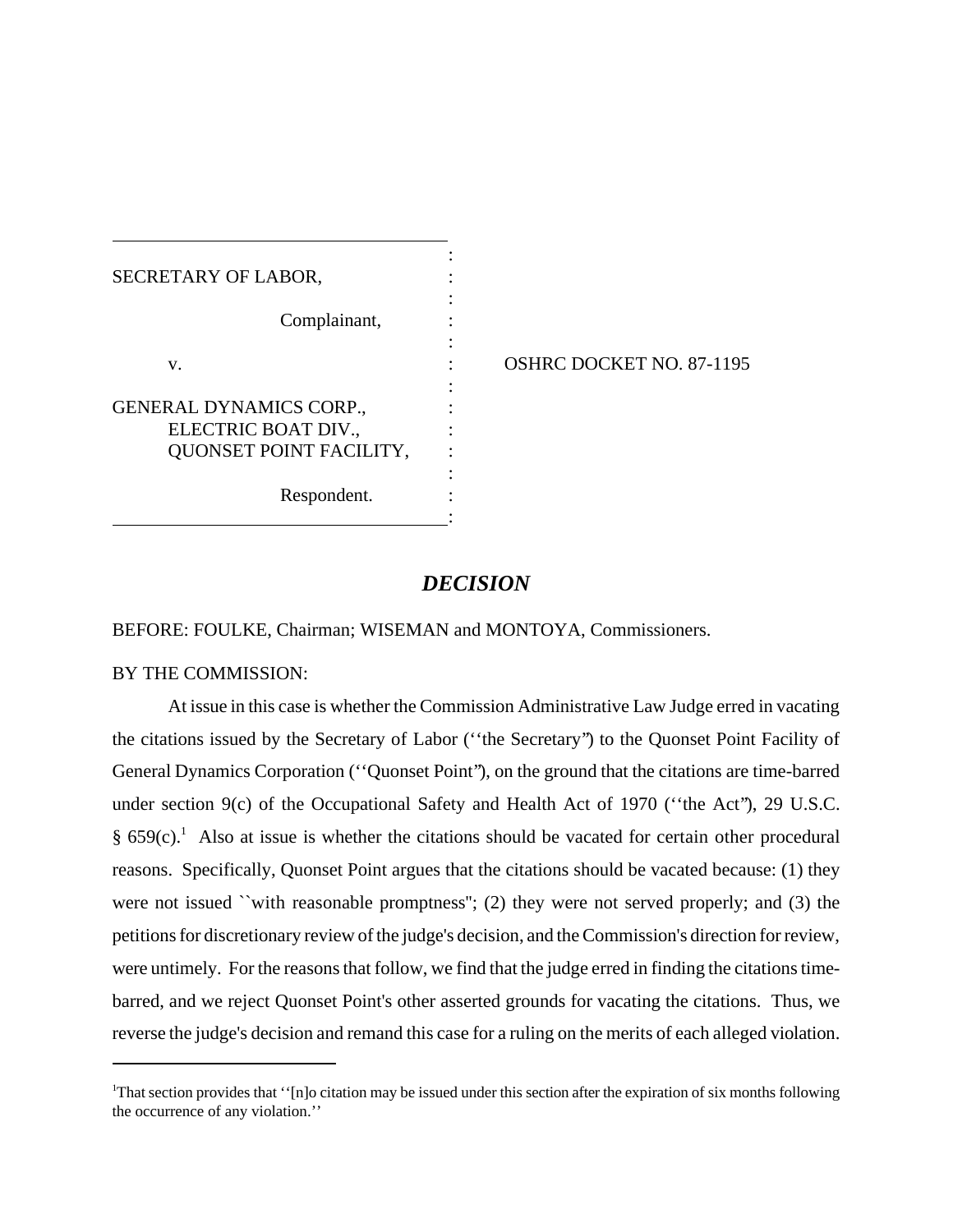#### I. BACKGROUND

The citations allege that Quonset Point failed to comply with regulations issued by the Secretary under the Act, requiring employers to make and maintain certain specified records of occupational injuries and illnesses. The citations arose out of an inspection by the Secretary's Occupational Safety and Health Administration (''OSHA'') of Quonset Point's injury and illness records. That inspection was conducted pursuant to an employee complaint.

Specifically, the first citation alleges 121 instances of inaccurate or missing entries on a mandatory log and summary of occupational injuries and illnesses (OSHA Form 200 or equivalent), in violation of 29 C.F.R. § 1904.2(a).<sup>2</sup> The injuries and illnesses involved occurred during 1985 and 1986. The Secretary alleges that the violations were willful and, accordingly, proposes civil penalties totaling \$605,000 for them. The same citation alleges fifty three willful violations of 29 C.F.R. § 1904. $4^3$  for failure to prepare a supplementary report (on OSHA Form 101 or equivalent) regarding certain injuries and illnesses during 1985 and 1986. The Secretary proposes a single, \$10,000 penalty for these alleged violations. The second citation alleges a non-serious violation of section 1904.2(a) because of certain omissions on the OSHA Form 200's for 1985, 1986, and January 1987. No penalty is proposed for these alleged violations.

<sup>2</sup>That regulation states in pertinent part:

<sup>3</sup>That regulation provides in pertinent part:

Each employer shall . . . (1) maintain in each establishment a log and summary of all recordable occupational injuries and illnesses for that establishment; and (2) enter each recordable injury and illness on the log and summary as early as practicable but no later than 6 working days after receiving information that a recordable injury or illness has occurred. For this purpose form OSHA No. 200 or an equivalent which is as readable and comprehensible to a person not familiar with it shall be used. The log and summary shall be completed in the detail provided in the form and instructions on form OSHA No. 200.

In addition to the log of occupational injuries and illnesses provided for under § 1904.2, each employer shall have available for inspection at each establishment within 6 working days after receiving information that a recordable case has occurred, a supplementary record for each occupational injury or illness for that establishment. The record shall be completed in the detail prescribed in the instructions accompanying Occupational Safety and Health Administration Form OSHA No. 101. Workmen's compensation, insurance, or other reports are acceptable alternative records if they contain the information required by Form OSHA No. 101.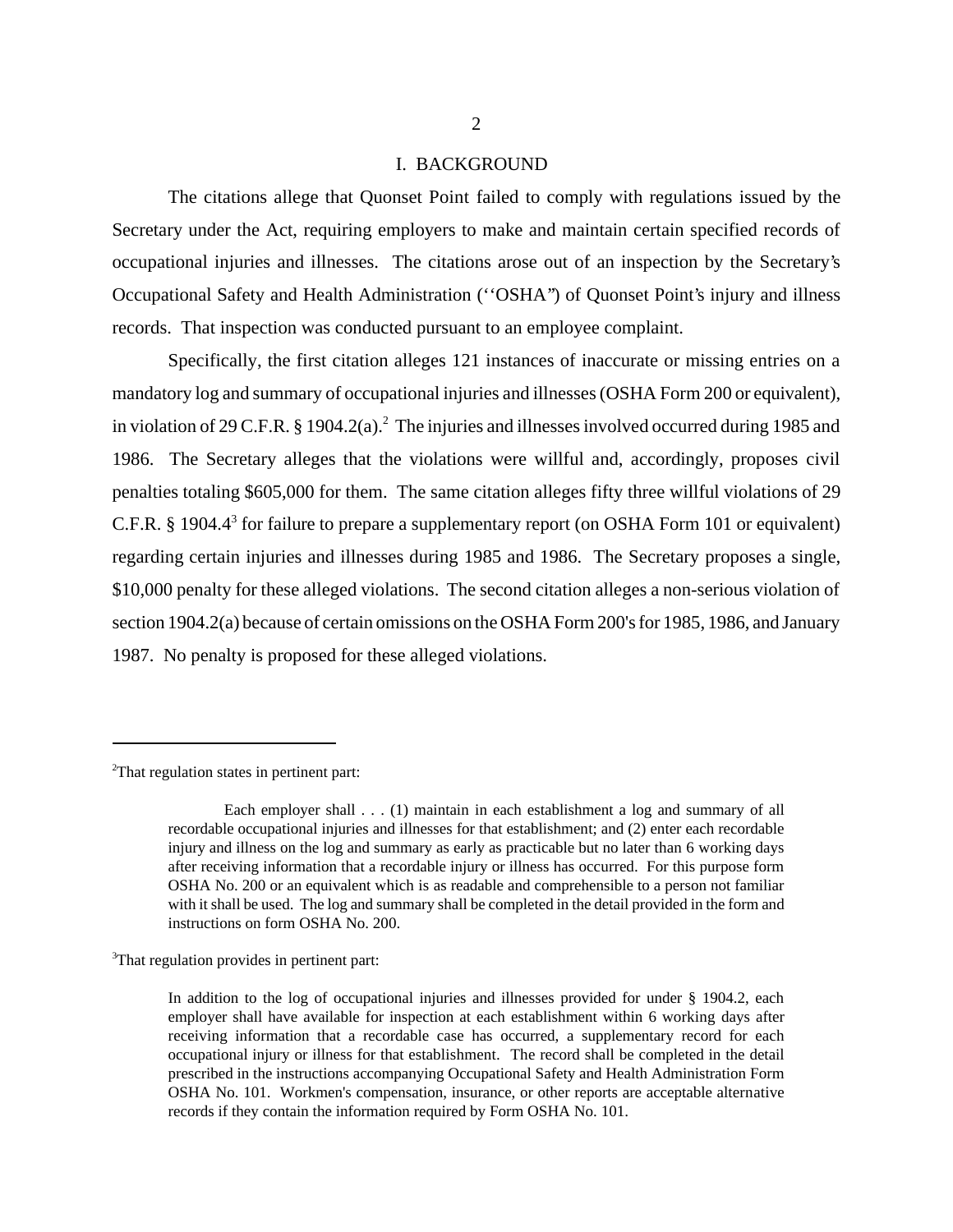The judge's basis for vacating the citations under section  $9(c)$  of the Act was his finding that all of the alleged violations occurred more than six months before the Secretary issued the citations, on July 29, 1987. He further held that the Secretary reasonably should have discovered the alleged violations before January 29, 1987, when the inspection which led to the citations began. Specifically, he found that OSHA had ample opportunity to discover them previously, including in 1983 when an OSHA compliance officer inspected Quonset Point's records and suspected that certain types of injuries were being underrecorded.

Our reasons for reversing the judge's decision on the timeliness of the citations under section 9(c) are discussed in Part II.D., below. Before turning to that issue, we will address the other procedural issues.

#### II. ANALYSIS

## **A. Whether Commission review of the judge's decision is barred on the ground that the petitions for discretionary review and the direction for review were untimely filed**

Quonset Point argues that the Commission may not review the judge's decision because the petitions for discretionary review and the direction for review were all filed more than 30 days after the judge transmitted his decision to the parties. Quonset Point relies on section 12(j) of the Act, 29 U.S.C. § 661(j), which provides in pertinent part:

The report of the administrative law judge shall become the final order of the Commission within thirty days after such report by the administrative law judge, unless within such period any Commission member has directed that such report shall be reviewed by the Commission.

Commission Rule 90(b)(2), which implements section 12(j), provides:

On the twenty-first day after the transmittal of his decision to the parties, the Judge shall file his report with the Executive Secretary for docketing. The report shall consist of the record, including the Judge's decision, any petitions for discretionary review and statements in opposition to such petitions. Promptly upon receipt of the Judge's report, the Executive Secretary shall docket the report and notify all parties of the docketing date. The date of docketing of the Judge's report is the date that the Judge's report is made for purposes of section 12(j) of the Act, 29 U.S.C. § 661(j).

All of the actions of which Quonset Point complains comply with Commission Rule 90(b)(2), so far as the record shows. The judge transmitted his decision to the parties on April 27, 1990. He filed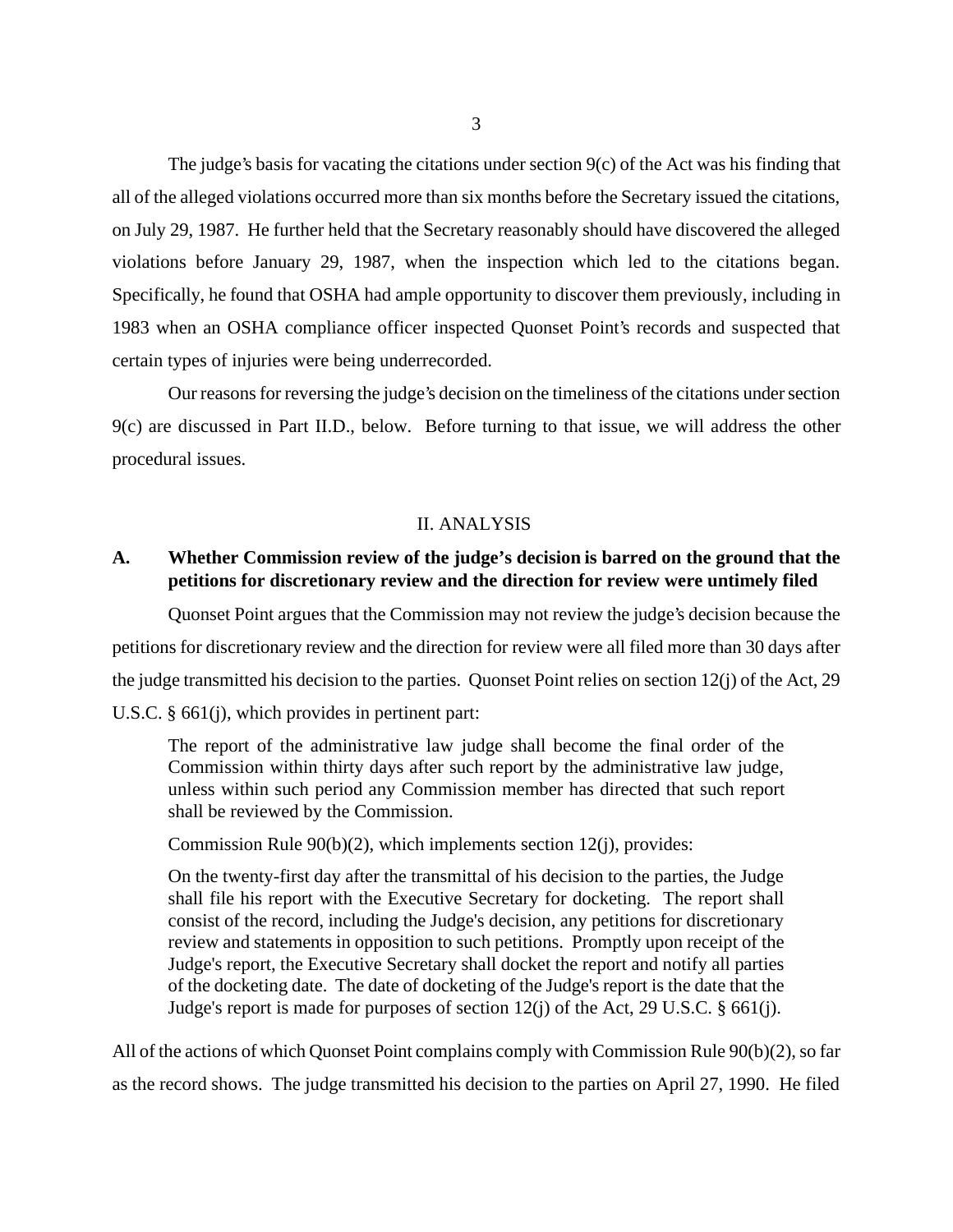that decision with the Commission on May 18, 1990. The Executive Secretary docketed the judge's report on May 30, 1990. The petitions for discretionary review were filed on or about June 19, 1990, and the direction for review was filed on June 28, 1990. Quonset Point has provided no basis for a finding that the judge's decision was not docketed ''promptly'' after the judge filed his decision with the Commission.

Nevertheless, Quonset Point argues that the terms of Rule  $90(b)(2)$  are inconsistent with the terms of section 12(j) of the Act. Thus, argues Quonset Point, the Commission must evaluate whether the clear meaning of the Act has been violated. Based on our evaluation of this issue, we find that applicable case law rejects Quonset Point's argument and supports the validity of the Commission rule. *E.g., H.S. Holtze Constr. Co.*, 7 BNA OSHC 1753, 1755, 1979 CCH OSHD ¶ 23,925, pp. 29,005-06 (No. 16059, 1979), *aff'd*, 627 F.2d 149, 153 (8th Cir. 1980) (Commission reasonably applied predecessor of Rule 90(b)(2) to consider as timely a direction for review that was filed 42 days after judge transmitted decision to parties, and 21 days after judge's decision was filed with Commission). In *Holtze*, the court noted that the rule *`*provides the parties an opportunity to study the [judge's] decision'' for 21 days before it is officially filed with the Commission, and allows the decision to be recalled by the judge during that period.

The objective of this regulation is to provide a date certain<sup>[4]</sup> following the release of the decision from which the statutory period can run. Under these circumstances we believe that the application of this regulation is reasonable, and we cannot say that the regulation is invalid . . . .

*Id.* Further, we note that the Commission's docketing procedure implements the intent of Congress in section 12(j) that the Commissioners have 30 days to review the judge's report. For these reasons, we hold that Commission Rule 90(b)(2) is valid, and that the petitions for discretionary review, and the direction for review, were timely in this case.

## **B. Whether the citations should be vacated on the ground that they were not issued with reasonable promptness?**

Section 9(a) of the Act states, '[i]f, upon inspection or investigation, the Secretary or his authorized representative believes that an employer has violated a requirement . . . of any regulations

<sup>4</sup> The term ''date certain'' means a definite, predictable date.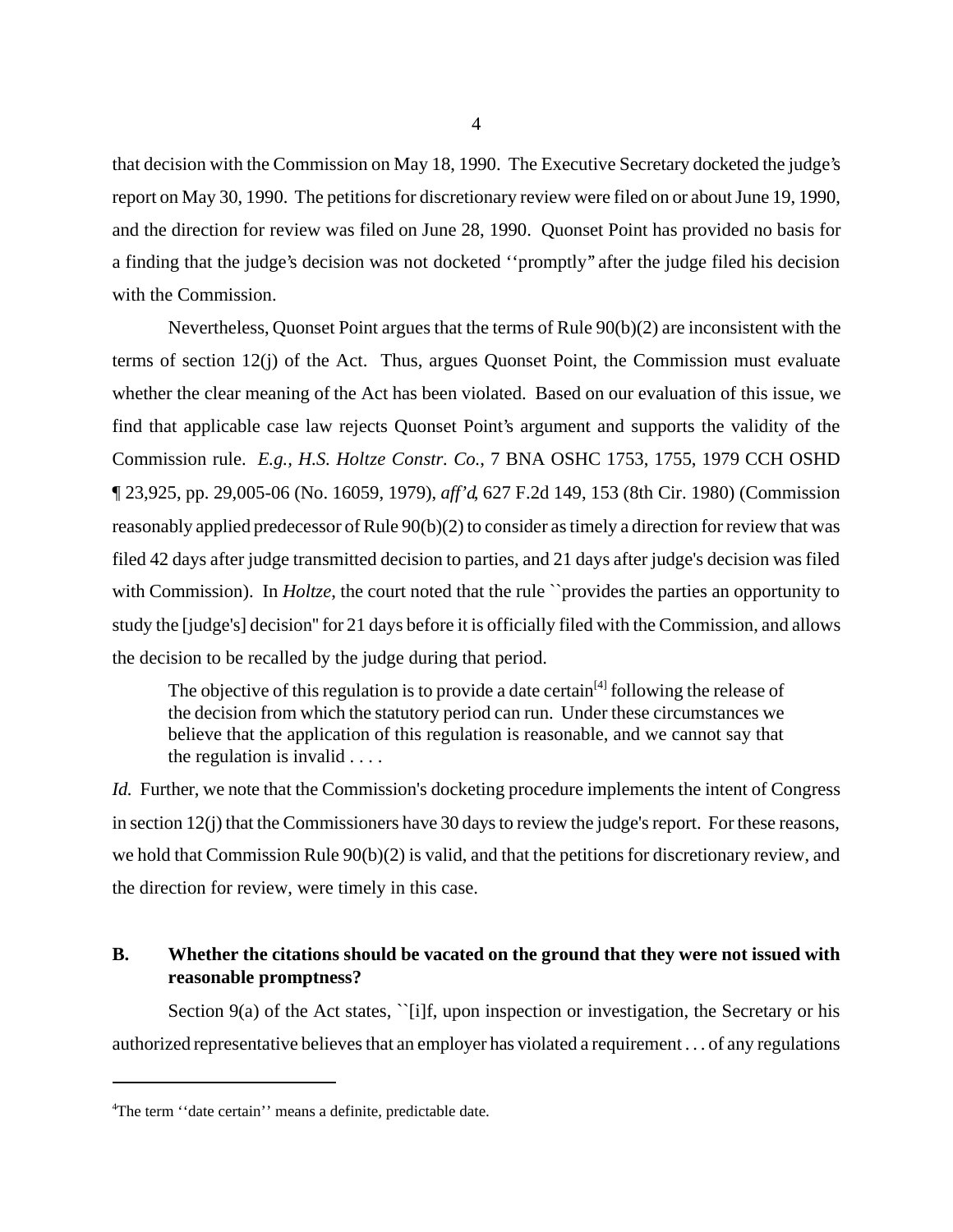prescribed pursuant to this Act, he shall *with reasonable promptness* issue a citation to the employer.'' (Emphasis added). Quonset Point argues that OSHA failed to issue the citations with ''reasonable promptness,'' because the compliance officer (''CO'') who conducted the inspection, Ralph Gumpert, was actually aware of apparent recordkeeping violations by early February 1987, shortly after the inspection began. As mentioned above, the citations were issued on July 29, 1987.

This issue was not directed for review. However, Quonset Point claims that the judge implicitly found a lack of reasonable promptness, because he stated, ''[h]ere each incident can be identified and many were within the six-month period had complainant acted with 'reasonable promptness,' 29 U.S.C. § 658(a).'' Thus, we will address the issue.

Our review of the record reveals that Quonset Point has not alleged that it was prejudiced in presenting its case due to the Secretary's delay in issuing the citation. Nor does Quonset Point cite or discuss Commission or court precedent on the issue. Under long-established Commission precedent, the employer must establish such prejudice, to warrant vacating the citation for lack of ``reasonable promptness.'' *E.g., Vanco Constr., Inc.*, 11 BNA OSHC 1058, 1061, 1983-84 CCH OSHD ¶ 26,372, p. 33,454 (No. 79-4945, 1982), *aff'd on other grounds*, 723 F.2d 410 (5th Cir. 1984). Numerous courts of appeals have addressed this issue and are of the same view. *E.g., Havens Steel Co. v. OSHRC*, 738 F.2d 397, 399 (10th Cir. 1984), and cases cited therein.

We find no unreasonable delay in issuing the citations, especially considering the magnitude of the items and issues involved. Although the CO may have had the necessary information to cite all the alleged violations early in the inspection, that inspection took about fifteen days during February. The CO then followed up in May by executing a medical access order, under which he reviewed Quonset Point's underlying medical records regarding the injuries and illnesses involved. The CO did not receive the OSHA 200 summary page for 1986 from Quonset Point until early July 1987. Under these circumstances, it was not unreasonable of OSHA to issue the citations at one time, in late July 1987. Thus, we reject Quonset Point's argument that the citations were not issued with reasonable promptness.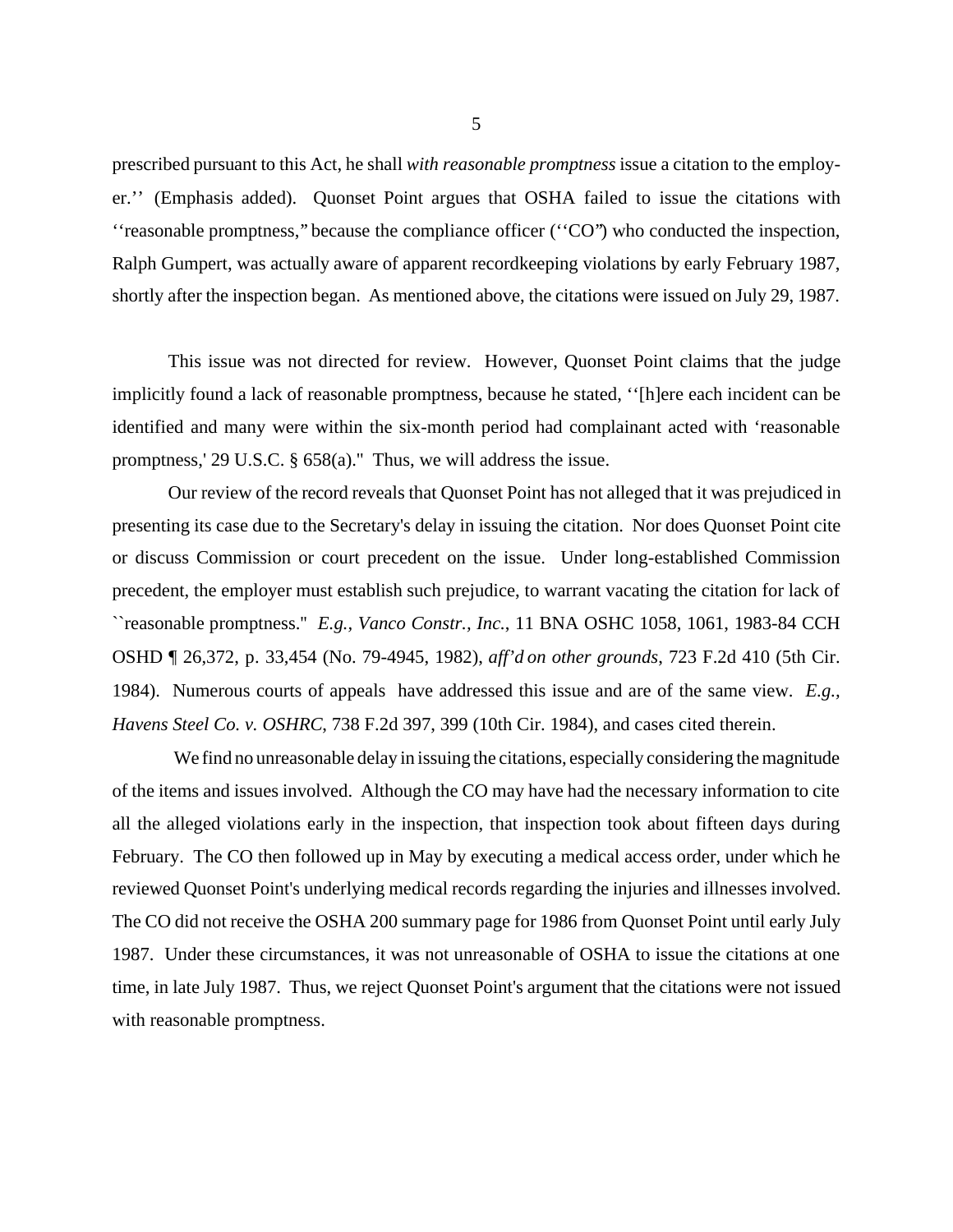### **C. Whether the citations should be vacated for lack of proper service upon Quonset Point**

It is undisputed that the citations and notification of proposed penalties were hand-delivered to a Quonset Point employee, rather than being sent by certified mail. Quonset Point argues that the citations must be vacated, because 29 U.S.C. § 659(a) requires that if the Secretary issues a citation, he shall ``notify the employer by certified mail of the penalty, if any, proposed to be assessed'' for the violation.

However, as the Commission has stated, ``if an employer receives actual notice of a citation, it is immaterial to the exercise of the Commission's jurisdiction that the manner in which the citation was sent was not technically perfect.'' *P & Z Co.*, 7 BNA OSHC 1589, 1591, 1979 CCH OSHD ¶ 23,777, p. 28,830 (No. 14822, 1979). As the Supreme Court stated recently:

We would be most reluctant to conclude that every failure of an agency to observe a procedural requirement voids subsequent agency action, especially when important public rights are at stake. When, as here, there are less drastic remedies available for failure to meet a statutory deadline, courts should not assume that Congress intended the agency to lose its power to act.

*Brock v. Pierce County*, 476 U.S. 253, 260 (1986) (footnote omitted).5 *See also Fleisher Engg. and Constr. Co. v. United States*, 311 U.S. 15, 16 & n.1 (1940) (purpose of provision in remedial statute (Miller Act) that written notice of suit ``shall be served by mailing the same by registered mail'' was to assure receipt of the notice, not to make registered mail mandatory). The Act, like the Miller Act, is remedial social legislation, and is to be broadly construed to effectuate the Congressional purpose. *Whirlpool Corp. v. Marshall*, 445 U.S. 1, 13 (1980).

Personal service is recognized as a superior form of service of process in federal civil proceedings generally. *E.g.*, Fed. R. Civ. P. 4(d). The Secretary's regulation interpreting the Act's provision for service by certified mail expressly authorizes personal service as an alternative. 29 C.F.R. § 1903.15(a). A citation and notification of proposed penalties are not the same as court process, *e.g., P & Z*, 7 BNA OSHC at 1591, 1979 CCH OSHD at p. 28,829. However, we believe

<sup>&</sup>lt;sup>5</sup>The Court noted, however, that where the deadline at issue is a statute of limitations, the action will be dismissed if not filed within the stated time period. *Id.* at 261 (citing *Mohasco Corp. v. Silver*, 447 U.S. 807, 815-17 (1980)). The statute of limitations in *Mohasco* governed private causes of action based on an unfair employment practice under 42 U.S.C. § 2000e-5(e).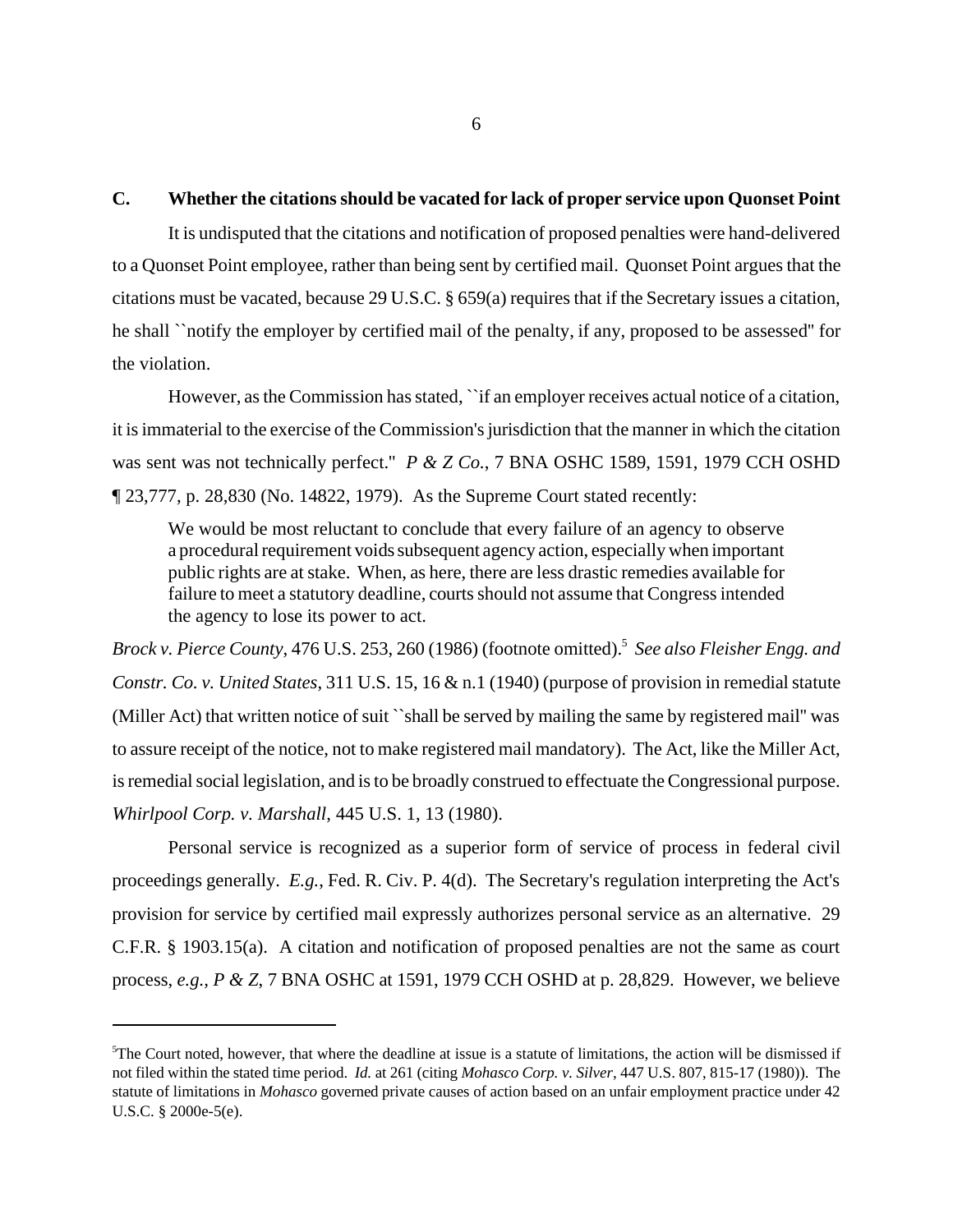that the Secretary has reasonably construed the Act to permit personal service of citations and penalty notices in lieu of certified mail.<sup>6</sup>

Quonset Point relies on certain pre-World War II tax cases that held, under a provision stating that a notice of tax deficiency ''shall'' be served by registered mail, that alternative forms of service were unacceptable. *E.g., Heinemann Chem. Co. v. Heiner*, 92 F.2d 344, 346 (3d Cir. 1937). There also were decisions suggesting that alternative forms of service were permissible under that provision, however. *E.g., Olsen v. Helvering*, 88 F.2d 650 (2d Cir. 1937) (''we are unwilling to construe even a tax statute in the archaic spirit necessary to defeat this levy; the notice is only to advise the person who is to pay the deficiency that the Commissioner means to assess him; anything that does this unequivocally is good enough'') (citing cases).

In any event, the Commission analyzed the case law under the amended version of that provision in *P & Z*, and agreed with the more recent cases which hold that use of registered mail is not required if the person notified actually receives the document without prejudicial delay. 7 BNA OSHC at 1591, 1979 CCH OSHD at pp. 28,829-30, citing *Delman v. Commissioner*, 384 F.2d 929, 933-34 (3d Cir. 1967), *cert. denied*, 390 U.S. 952 (1968). We hereby reaffirm the discussion and conclusions on this specific issue in *P & Z*. 7

Finally, Quonset Point notes a case in which the Commission held that service of a citation on a corporation was inadequate where it was made on the president's wife at home. *Donald K. Nelson Constr., Inc.*, 3 BNA OSHC 1914, 1915, 1975-76 CCH OSHD ¶ 20,299, p. 24,204 (No. 4309, 1976) (citing Fed. R. Civ. P. 4(d)(3)). However, Quonset Point has not alleged or shown that the citations and penalty notice to it were not served upon a proper official under appropriate

<sup>&</sup>lt;sup>6</sup>As Quonset Point notes, Congress rejected an amendment that would have "combined proposed penalties with the issuance of the citation.'' H.R. Conf. Rep. No. 1765, 91st Cong., 2d Sess., *reprinted in* 1970 U.S. Code Cong. & Admin. News 5177, 5234. However, that action does not indicate that Congress intended citations to be a nullity if personally served on the employer.

Quonset Point cites a principle of statutory construction that where a statute provides that an action is to be taken in a particular way, it implicitly negates other ways of taking the action. *E.g., Botany Worsted Mills v. United States*, 278 U.S. 282, 289 (1929). However, such principles of statutory construction are employed only when a contrary legislative intent is not known. As mentioned above, where the legislative intent is to create a remedial statute, such as the Act, its provisions are to be construed to effectuate the congressional

purpose. *E.g., Whirlpool,* 445 U.S. at 13; *Johnson v. Southern Pacific Co.*, 196 U.S. 1, 15-18 (1904) (maxims of statutory interpretation are not to be applied so as to defeat intention of legislature in enacting remedial employee safety statute). *See generally* 2A *Sutherland Statutory Construction*, §§ 47.23-.25 (5th ed. 1992).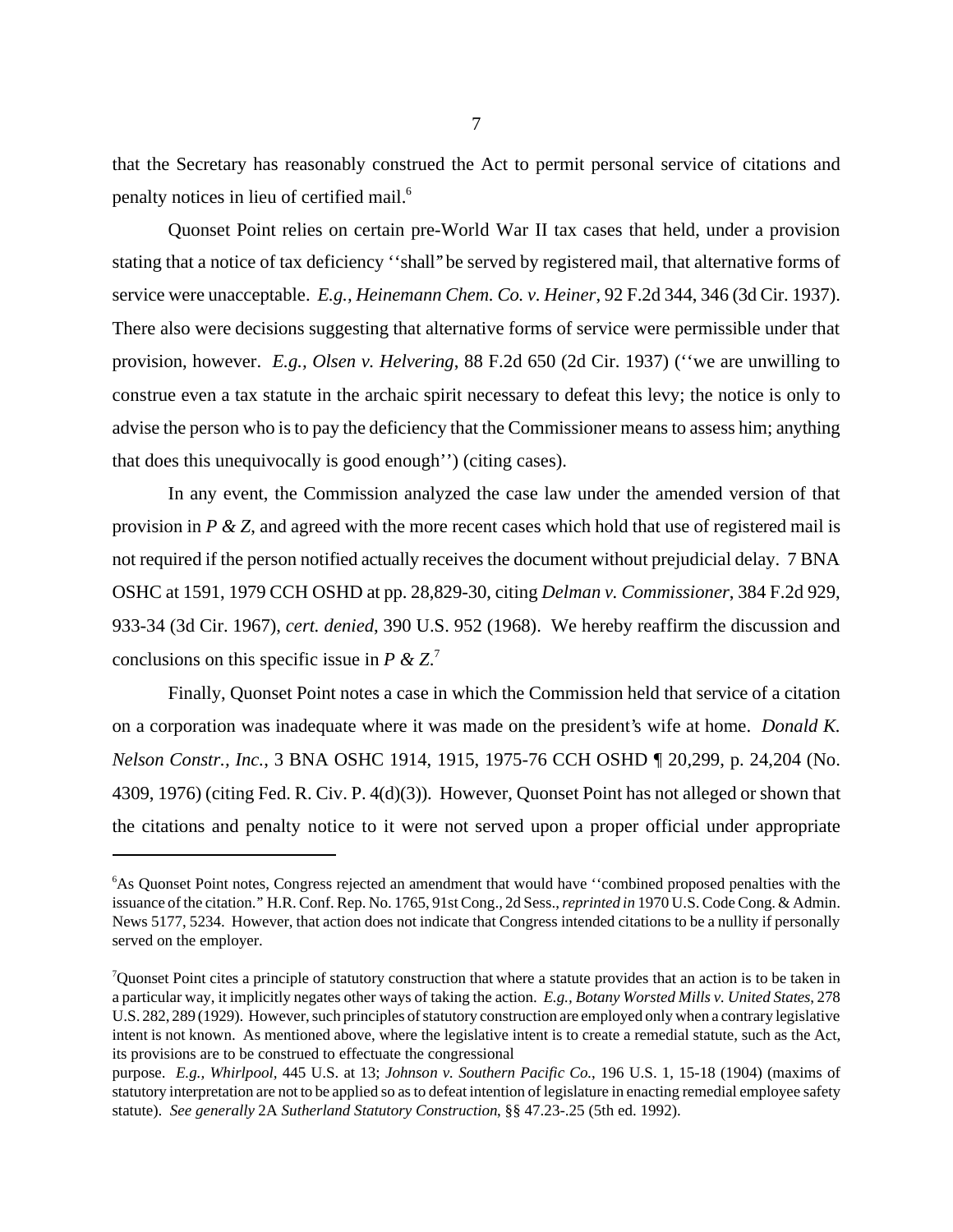circumstances. For the reasons given above, we find that the citations and notification of proposed penalties were properly served upon Quonset Point.

# **D. Whether the judge erred in vacating the citations on the ground that they were not issued timely under section 9(c) of the Act**

The Secretary argues that the citations were timely because he issued them within six months of when he first discovered or reasonably should have first discovered the violations.<sup>8</sup> Quonset Point asserts that it was cited only for discrete, identifiable errors and omissions in recordkeeping entries, not a ''continuous chain of tortious activity,'' and that each alleged error and omission last occurred more than six months before the citations.<sup>9</sup> Quonset Point also argues that the Secretary had reasonable opportunities to discover the alleged violations before his 1987 inspection began, and thus the citations are untimely. In any event, Quonset Point asserts that the Secretary must show that an overt, violative act occurred within six months before the citations were issued in order to avoid the bar of section  $9(c)$  of the Act, and he failed to do so here.<sup>10</sup>

The Commission has generally upheld the Secretary's authority to issue a citation for an unsafe condition that an OSHA compliance officer first discovers during an inspection made more

<sup>&</sup>lt;sup>8</sup>The Secretary further argues that section 1904.2(a) creates a continuing obligation to report each occupational injury and illness on the OSHA 200 log and thus the alleged violations are properly termed ''continuing violations'' which he may cite throughout the five-year retention period of section 1904.6, regardless of discovery. While it is not necessary to reach this argument to find in favor of the Secretary, we would note that this argument fails to address Congress' intent that section 9(c) operate as a statute of limitations with a definite six-month cutoff on issuance of citations.

<sup>9</sup> Quonset Point argues that the Secretary interprets § 1904.2(a) in a manner inconsistent with his interpretation of § 1904.8 in *Yelvington Welding Serv.*, 6 BNA OSHC 2013, 2014, 1978 CCH OSHD ¶ 23,092, p. 27,906 (No, 15958, 1978). However, the Secretary forwarded a copy of his brief in that case to us. His interpretation in *Yelvington* is consistent with his interpretation here. *Cf. e.g., American Cyanamid Co.*, 15 BNA OSHC 1497, 1504, 1992 CCH OSHD ¶ 29,598, p. 40,067 (No. 86-681, February 7, 1992) (agency may change its policies pursuant to existing requirements only if the change in policy is adequately explained), *appeal filed*, No. 92-3321 (6th Cir., April 7, 1992).

<sup>&</sup>lt;sup>10</sup>Quonset Point further argues that section  $9(c)$  is not actually a statute of limitations, but a jurisdictional bar to issuance of a citation more than six months after a violation occurs. However, it cites no authority for this proposition. Commission precedent is to the contrary. *E.g., CMH Co.*, 9 BNA OSHC 1048, 1051-52, 1980 CCH OSHD ¶ 24,967, p. 30,824 (No. 78-5954, 1980) (rejecting employer's argument that section 9(c) presents absolute jurisdictional bar to amendment of citation after six-month period expires, and holding that section 9(c) is statute of limitations). As the Secretary notes, in the Congressional conference report that accompanied the final version of the Act, the managers on the part of the House referred to section 9(c) as a ``statute of limitations.'' H.R. Conf. 1765, 91st Cong. 2d Sess. 1, 38, *reprinted in* 1970 U.S. Code Cong. and Admin. News 5228, 5234. Quonset Point has not cited any indication of a contrary interpretation of section 9(c) in the legislative history. Hence, we affirm the Commission's precedent that section 9(c) is a statute of limitations.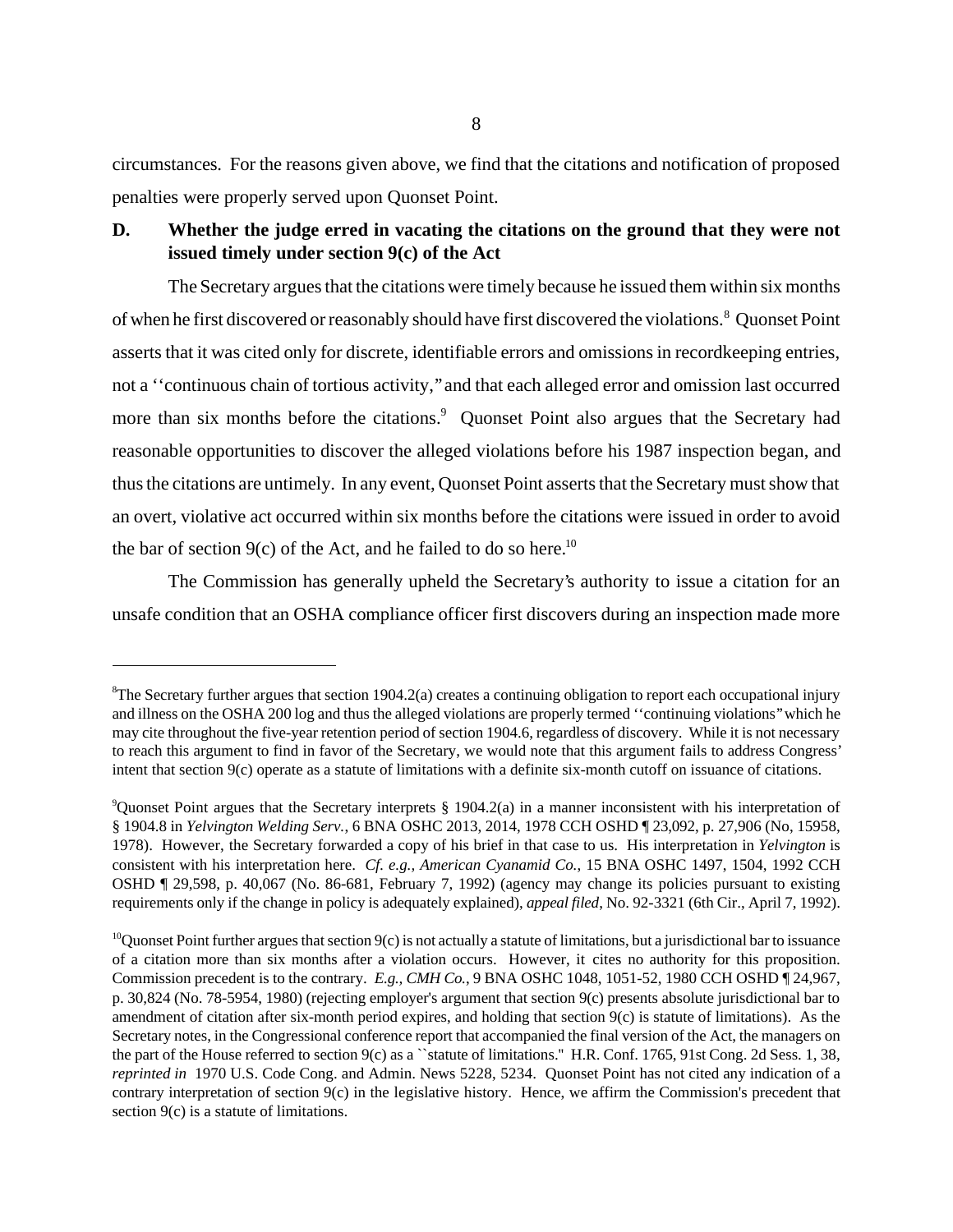than six months after the unsafe condition's creation. For example, in a case of poor housekeeping, covered by a standard under 29 C.F.R. Part 1910, the Commission rejected the employer's argument that a violation ''occurs'' at the time--and only at the time--that the unsafe conditions first come into existence. *Central of Georgia R.R.*, 5 BNA OSHC 1209, 1211, 1977-78 CCH OSHD ¶ 21,688, at p. 26,035 (No. 11742, 1977). The employer had argued that, inasmuch as the ``conditions forming the basis of the citation . . . were admittedly in existence for *more* than six months prior to the issuance of the citation, the citation is unenforceable.'' The Commission replied:

For section 9(c) purposes, a violation of section  $5(a)(2)$  of the Act ``occurs'' whenever an applicable occupational safety and health standard is not complied with and an employee has access to the resulting zone of danger. Therefore, it is of no moment that a violation *first* occurred more than six months before the issuance of a citation, so long as the instances of noncompliance and employee access providing the basis for the contested citation[] occurred within six months of the citation's issuance.

A failure to record an occupational injury or illness as required by the Secretary's recordkeeping regulations set forth in 29 C.F.R. Part 1904 and promulgated pursuant to section 8 of the Act, 29 U.S.C. § 657, does not differ in substance from any other failure to comply with a safety or health standard in 29 C.F.R. Part 1910 and promulgated pursuant to the Act. Therefore, an inaccurate entry on an OSHA form 200 violates the Act until it is corrected, just as a condition that does not comply with a standard issued under the Act violates the Act until it is abated. We conclude that the obligation to correct any error or omission in an employer's OSHA-required injury records runs until the error or omission is either corrected by the employer, or discovered or reasonably should have been discovered by the Secretary.<sup>11</sup>

 $11$ The Commission has already considered these issues in a record keeping context. The most recent case concerned a reporting requirement set forth in an entirely different body of standards, 29 C.F.R. Subpart O, governing machine guarding and requiring that employers report to OSHA any injuries caused by mechanical power presses. *Kaspar Wire Works, Inc.*, 13 BNA OSHC 1261, 1262, 1986-87 CCH OSHD ¶ 27,882, pp. 36,554-55 (No. 85-1060, 1982). The two earlier cases concerned reporting issues arising out of the recordkeeping regulations involved in the case now before us, *i.e.*, those pertaining to ``Reporting and Recording Occupational Injuries and Illnesses'' in general. *Sun Ship, Inc.*, 12 BNA OSHC 1185, 1984-85 CCH OSHD ¶ 27,175 (No. 80-3192, 1985); *Yelvington Welding Serv.*, 6 BNA OSHC 2013, 2014, 1978 CCH OSHD ¶ 23,092, p. 27,906 (No. 15958, 1978). *Yelvington*, like *Kaspar*, involved a failure to present a report of a fatality as required by 29 C.F.R. § 1904.8. *Sun Ship* involved failures to disclose employee names and to produce the OSHA form 200 logs and summaries requested by a union pursuant to 29 C.F.R. § 1904.7. The evidence in *Sun Ship* revealed that the Secretary had not issued his citation within the six-month period after discovering the failures to disclose, which was why the Commission held the citation untimely in that case.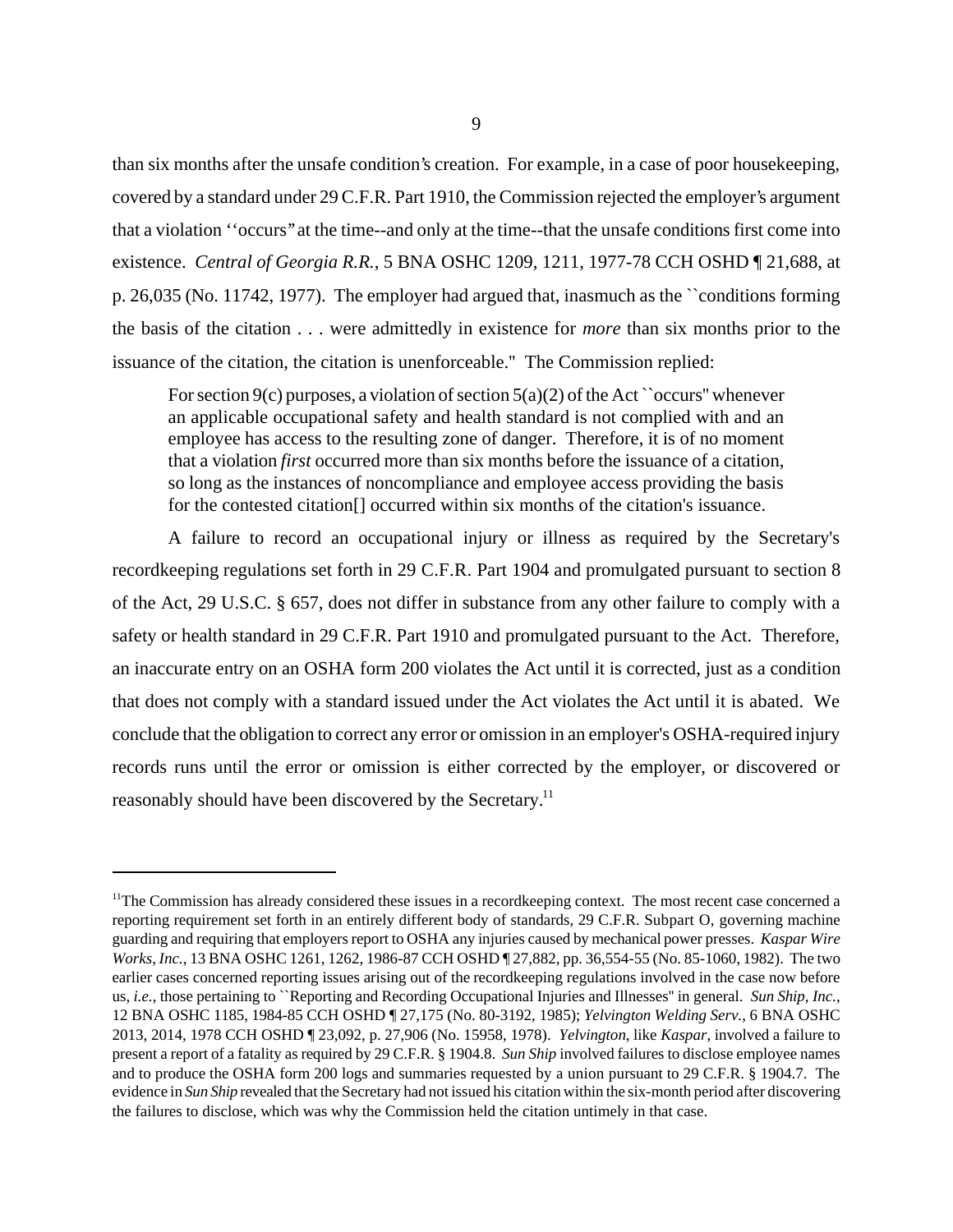In the case now before us, the inspection took place beginning on January 29, 1987, but it was not until February 3, 1987 that the CO first compared Quonset Point's 1985 OSHA 200 log to the company's workers' compensation file and was able to detect mistakes or omissions on the log. All of the violations found by the CO first occurred during the time period beginning in January, 1985 and extending through December, 1986. The evidence shows that prior to the inspection in this case, OSHA last inspected Quonset Point's plant in 1983 and 1984, before any of the alleged violations in this case occurred. Thus, we agree with the Secretary that, prior to February 3, 1987, when he first actually discovered the violations, he had no prior opportunity to reasonably discover the violations after they first arose. Part 1904 creates an obligation to keep a log entry for each occupational injury or illness each day for a five-year period. On the day of inspection, Quonset Point had not corrected the incomplete entries beginning January, 1985 through December, 1986, all of which were well within the five-year retention period of section 1904.6. Accordingly, the CO duly discovered Quonset Point's noncompliance with an existing recordkeeping regulation, and OSHA duly issued the citations within six months of that discovery.<sup>12</sup> The citations were, therefore, timely under section 9(c) of the Act because the Secretary issued them within six months of when he knew or reasonably should have known of the violations.<sup>13</sup>

Furthermore, Quonset Point has not established that the Secretary reasonably should have been expected to inspect and discover a violation regarding Quonset Point's 1985 and 1986 OSHA 200 logs before his inspection began on January 29, 1987. It notes that it filed regular reports on OSHA Form No. 200-S to the Bureau of Labor Statistics (''BLS''), including a report for 1985. The information on that form is identical to the information on the summary page of Quonset Point's

<sup>&</sup>lt;sup>12</sup>We assume that the Secretary would not use his resources to inspect the same records repeatedly for different violations. Multiple citations of essentially the same conditions, even in different plants, have resulted in vacation of those citations on grounds of harassment. *E.g.*, *Continental Can Co., U.S.A. v. Marshall*, 603 F.2d 590, 596 (7th Cir. 1979) (''[w]e agree with the district court that requiring [the employer] to relitigate the issue 'over and over in an untold number of hearings involving single plant (or small, consolidated group) citations is harassment of a capricious kind.''') *Cf., e.g., R. R. Donnelley & Sons Co. v. FTC*, 931 F.2d 430, 433 (7th Cir. 1991) (where defendant faces only one administrative case, *Continental Can* harassment principle does not apply). A second citation regarding the same records also could be questioned on grounds of res judicata or collateral estoppel. *Id.*, 603 F.2d at 593-96.

<sup>&</sup>lt;sup>13</sup>We emphasize that this Commission strongly favors and supports effective safety programs. The purpose underlying the requirement that an employer must have accurate records is the quick and efficient identification and correction of potential hazards. However, employers must also have sufficient notice and clear guidelines as to what is expected of them which we believe this ruling provides.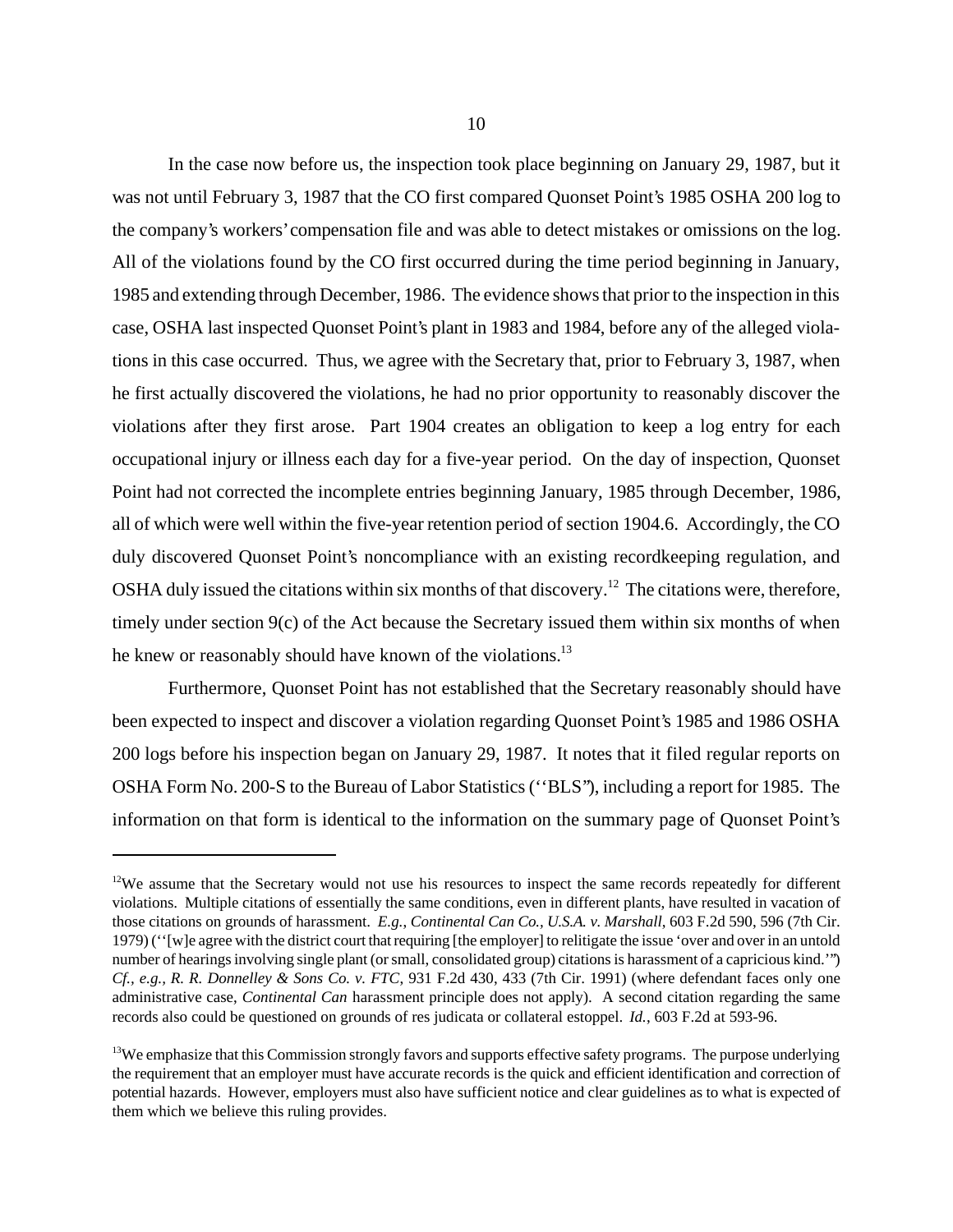OSHA 200 for the same year. However, that summary does not contain sufficient facts to show, by itself, that a violation had occurred. Thus, further investigation would have been needed. Furthermore, Quonset Point does not proffer any evidence that OSHA had reasonably available resources that it failed to use to further investigate sufficiently to cite the alleged violations before January 29, 1987. For these reasons alone, Quonset Point's argument based on 1985 and 1986 OSHA 200-S's is insufficient. Thus, we need not address other arguments by the Secretary on this issue.

The record indicates that OSHA inspected Quonset Point 15 days after receiving the 1987 complaint from the union about Quonset Point's recordkeeping. No unreasonable delay was shown in responding to that complaint. As the judge noted, there is evidence that certain unions had lodged general complaints with OSHA, prior to January, 1987, regarding alleged widespread underreporting of injuries and illnesses in certain industries, ''maybe even shipbuilding.'' Those complaints had been received for ''several years before '86 . . . .'' However, no union complaints specific to Quonset Point or even General Dynamics were alleged. Based on this record, those general union complaints do not show that the Secretary was required in the exercise of reasonable diligence to inspect Quonset Point's 1985 and 1986 OSHA 200 records during those years.

As the judge noted, OSHA inspector Ralph Gumpert, who conducted the 1987 inspection, testified that another inspector suspected in 1983 that Quonset Point's OSHA 200 logs for 1981 and 1982 may have underreported eye injuries. However, again there was no evidence that OSHA failed to use reasonably available resources in 1985 or 1986 to inspect Quonset Point's eye injury records, or others. Thus, there is no basis for concluding that OSHA ''reasonably should have discovered a violation'' in Quonset Point's 1985 or 1986 records before its 1987 inspection began.

The judge relied on certain other judge's decisions which vacated citations on the ground that the Secretary had failed to exercise reasonable diligence to investigate and cite the violations earlier than he did. *John Morrell & Co.*, 90 OSAHRC 21/A3 (No. 87-635, 1988) (''*Morrell I*'');*Kaspar Wire Works Inc.*, 88 OSAHRC 12/A3 (No. 85-1060, 1988) (ALJ). However, unlike here, in those cases OSHA had all the necessary facts in its possession to cite the alleged occurrences for more than six months before it issued citations. Here, OSHA did not have all the necessary facts to cite any of the alleged violations until after its 1987 inspection began.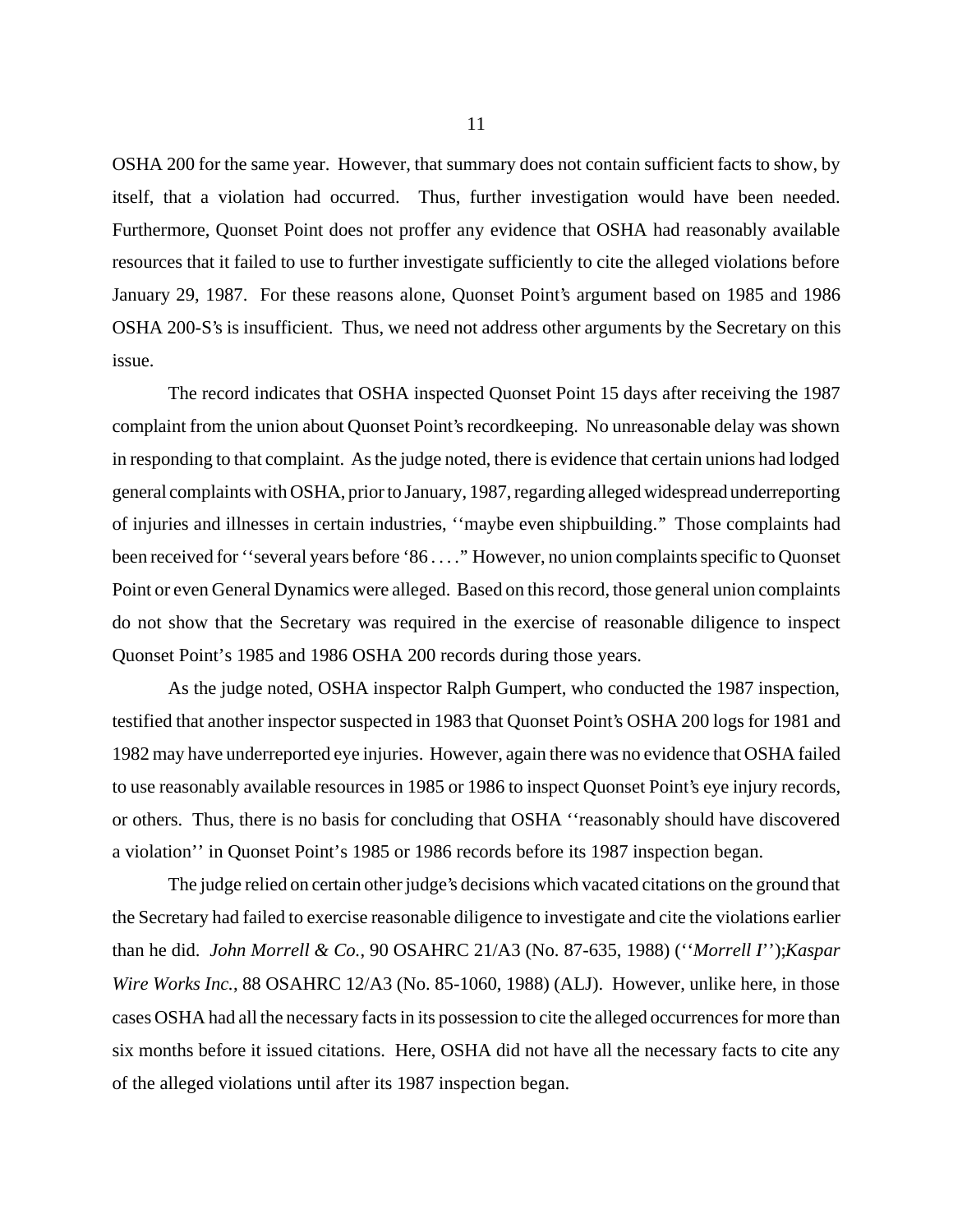At the Commission's request, the parties have briefed a number of decisions that discuss the six-month statute of limitations for unfair labor practices (''ULP's''). The language of that limitations provision, found in section 10(b) of the National Labor Relations Act (''NLRA''), 29 U.S.C.  $§ 160(b)$ ,<sup>14</sup> is directly analogous to section 9(c) of the Act. As Quonset Point notes, ULP charges must be based on a specific action or event. *See, e.g., Local Lodge No. 1424, IAM v. NLRB (Bryan Mfg. Co.)*, 362 U.S. 411, 416-17 (1960) (majority opinion); *Id* at 431 (Frankfurter, J., dissenting) (ULP charge is properly barred where it is based on ``mere inert continuity of consequences through antecedent action''). However, if a new, independent ULP occurs, it may be citable for six months even though previous ULP's that are part of the same pattern were not charged. *See, e.g., NLRB v. Preston H. Haskell Co.*, 616 F.2d 136, 140-41 & n. 13 (5th Cir. 1980) (courts are divided on whether ULP charge is timely when filed within six months of repeated refusal to bargain over particular subject, but more than six months after first such refusal); *NLRB v. Field & Sons, Inc.*, 462 F.2d 748, 750-51 (1st Cir. 1972) (``[w]e distinguish a failure to bargain, or breach of a general duty imposed by the [NLRA], as to which[,] each refusal . . . may be a new unfair labor practice, [from] a failure to perform a particular act, such as to . . . execute a particular agreement'').

The ULP decisions are not inconsistent with our interpretation of the regulations cited here. Under the Act, a violation of a safety or health requirement may be cited ``so long as the instances of noncompliance and employee access providing the basis for the contested citation, occurred within six months of the citation's issuance.'' *Central of Georgia*. That is the case here.

Quonset Point further relies on cases under numerous other Federal statutes that require the plaintiff to show an overt act violating the statute within the limitations period. However, the statutes at issue in those cases, unlike the Act, require proof of an ``overt act'' to show *any* violation. *E.g., Zenith Radio Corp. v. Haseltine Research Inc.*, 401 U.S. 321, 338 (1971) (where plaintiff charges conspiracy to violate antitrust laws, cause of action accrues only at time of injurious act committed pursuant to conspiracy, and plaintiff must sue within limitations period after that act to

<sup>&</sup>lt;sup>14</sup>That provision states in pertinent part:

<sup>[</sup>N]o complaint shall be issued based upon any unfair labor practice occurring more than six months prior to the filing of the charge with the Board and the service of a copy thereof upon the person against whom such a charge is made . . .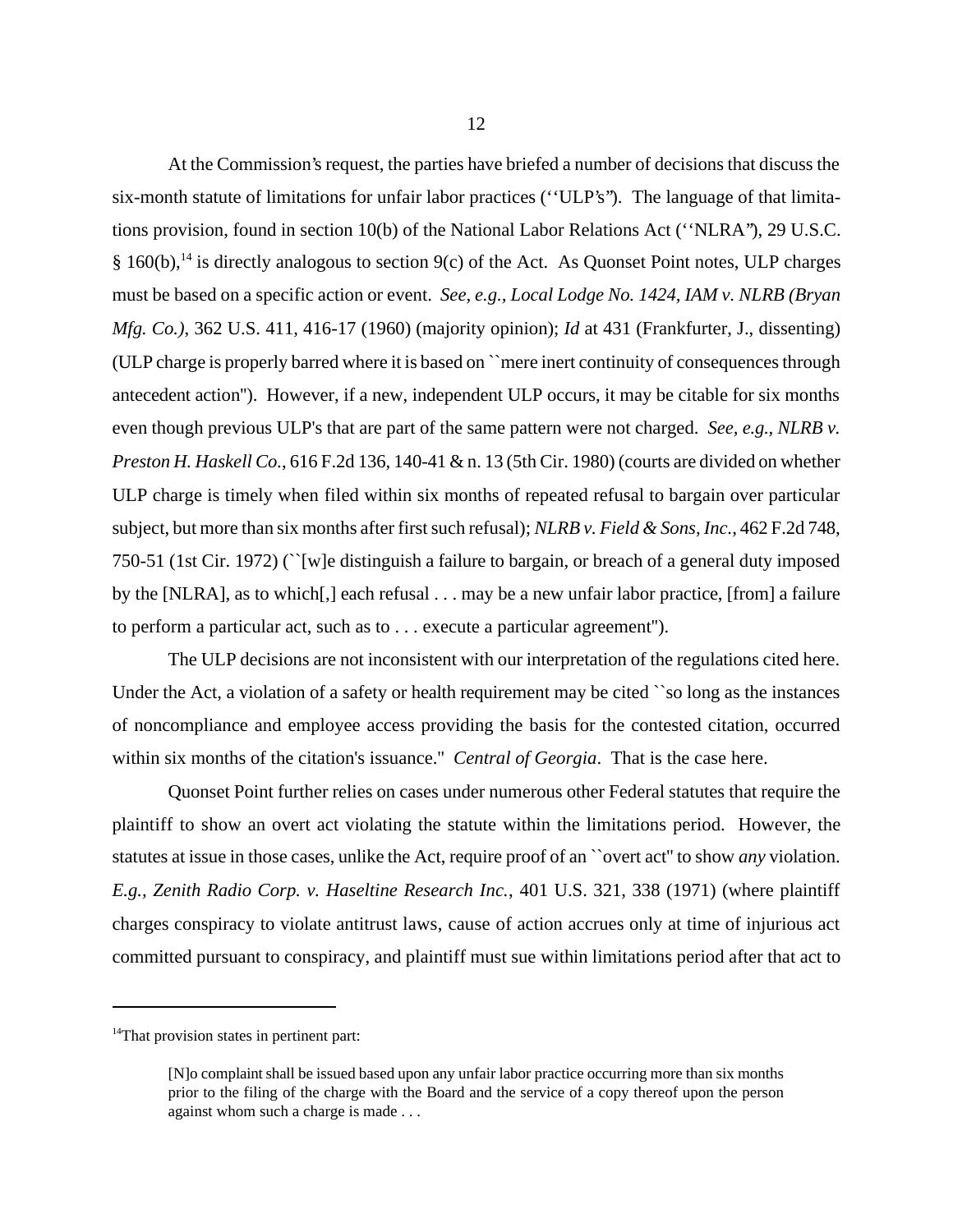recover from it); *Fitzgerald v. Seamans*, 553 F.2d 220 (D.C. Cir. 1977) (''the mere failure to right a wrong [cannot toll] the statute of limitations, for that is the purpose of any lawsuit and the exception would obliterate the rule"); *Ward v. Caulk*, 650 F.2d 1144, 1147 (9th Cir. 1981) (company's refusal to reinstate plaintiff upon request was not new and separate act of discrimination under 42 U.S.C. § 2000e and did not render previous, allegedly discriminatory dismissal actionable). By contrast, as discussed above, the Act penalizes the occurrence of noncomplying conditions which are accessible to employees and of which the employer knew or reasonably could have known. That is the only ``act'' that the Secretary must show to prove a violation.

Quonset Point argues that the citations issued to it should be vacated because they do not allege violations that actually occurred during the six month period prior to the issuance of the citations. Rather, Quonset Point argues, the citations allege separate and discrete instances of inaccurate or missing entries, all of which last occurred in 1985 and 1986.

The language of the citations was not a model of clarity. However, we find that the citations, as clarified by the Complainant, show that the Secretary was charging Quonset Point with violations that were unabated within six months before the citations were issued. For example, the Complaint stated that the basis for the alleged willful violations of section 1904.2(a) was that ``*[b]eginning* at the expiration of the sixth workday after being aware of [specified occupational injuries and/or illnesses], *Respondent failed to maintain accurate records* . . .'' (Emphasis added.) Further, the Complaint stated that the basis for the alleged willful violations of section 1904.4 was that ``*[b]eginning* at the expiration of the sixth workday after receiving information that a recordable case had occurred[,] Respondent violated 29 C.F.R. 1904.4." (Emphasis added.) The italicized words show that the Secretary was alleging violations that existed at the time of the inspection.

As to the alleged nonserious violations, the Complaint stated that ``[o]n or about January 29, 1987, at the aforesaid workplace, the Respondent violated [section] 1904.2(a).'' That allegation, along with the other statements in the Complaint, quoted above, show that all the violations were being alleged as a failure to have accurate records on the date of the Secretary's discovery of the facts.<sup>15</sup>

 $15$ On review, the Secretary argues that the citations are timely for the additional reason that the violations "were the (continued...)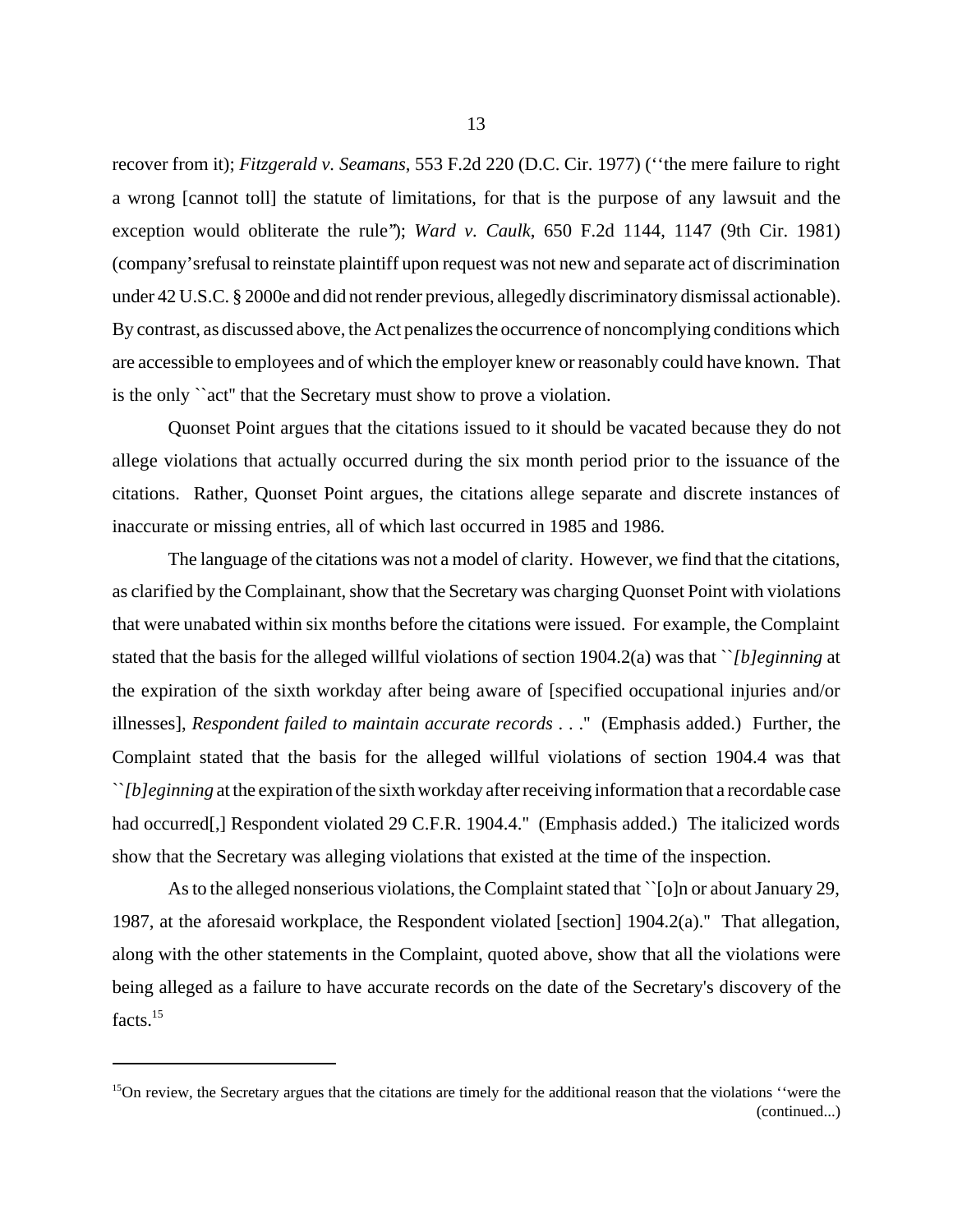The judge found that all the violations last ''occurred'' more than six months before the citations were issued. However, he did not discuss the language of the citations of the Complaint. His ruling essentially was based on his interpretation of the cited regulations in light of the case law, with which we disagree for the reasons discussed above. His ruling was not based on the Secretary's specific allegations in this case. We find that the Complaint shows that the Secretary was alleging violations that occurred within six months before the citations were issued.16

Quonset Point notes a few statements by the Secretary's counsel during the course of the litigation to the effect that the alleged violations were for failure to "record," or accurately "record," the injuries and illnesses involved. However, it does not claim that it was so misled by the Secretary's counsel that it lacked fair notice that it was charged with violations that occurred within six months before the citations were issued. Nor does the record before us provide support for such a claim. The statements quoted above from the Complaint put Quonset Point on fair notice that the violations were alleged to exist within six months before the citations were issued. The judge understood such statements to be the Secretary's position, and he has reiterated that position on review.

For the reasons discussed above, we find that the alleged violations occurred and were discovered by the Secretary within six months before the citations were issued. Furthermore, we find that the Secretary had no previous opportunity to know about the alleged violations and

 $15$ (...continued)

result of an unlawful policy of failing to treat restricted work activity as a lost work day.'' However, he has not drawn our attention to any citation item that alleges such an unlawful overall policy. Rather, he has cited numerous specific entries as separate violations with separate penalties. Thus, we are aware of no basis for the Secretary to rely on such an alleged overall policy here.

 $16A$  statute of limitations such as section  $9(c)$  serves important purposes: "to insure repose by giving stability to human affairs and to spare a person the burden of preparing a defense after the evidence has been lost, memories have faded, or witnesses have departed or died.'' *Yelvington*, 6 BNA OSHC at 2016, 1978 CCH OSHD at p. 27,907. However, those concerns do not arise where, as here , the alleged violations existed within six months before the citations were issued. The Secretary must prove that all elements of the alleged violation ''occurred'' during that period, regardless whether they also "occurred" earlier. In particular, the Secretary must show that the employer knew, or with the exercise of reasonable diligence could have known, of the errors and omissions during the limitations period.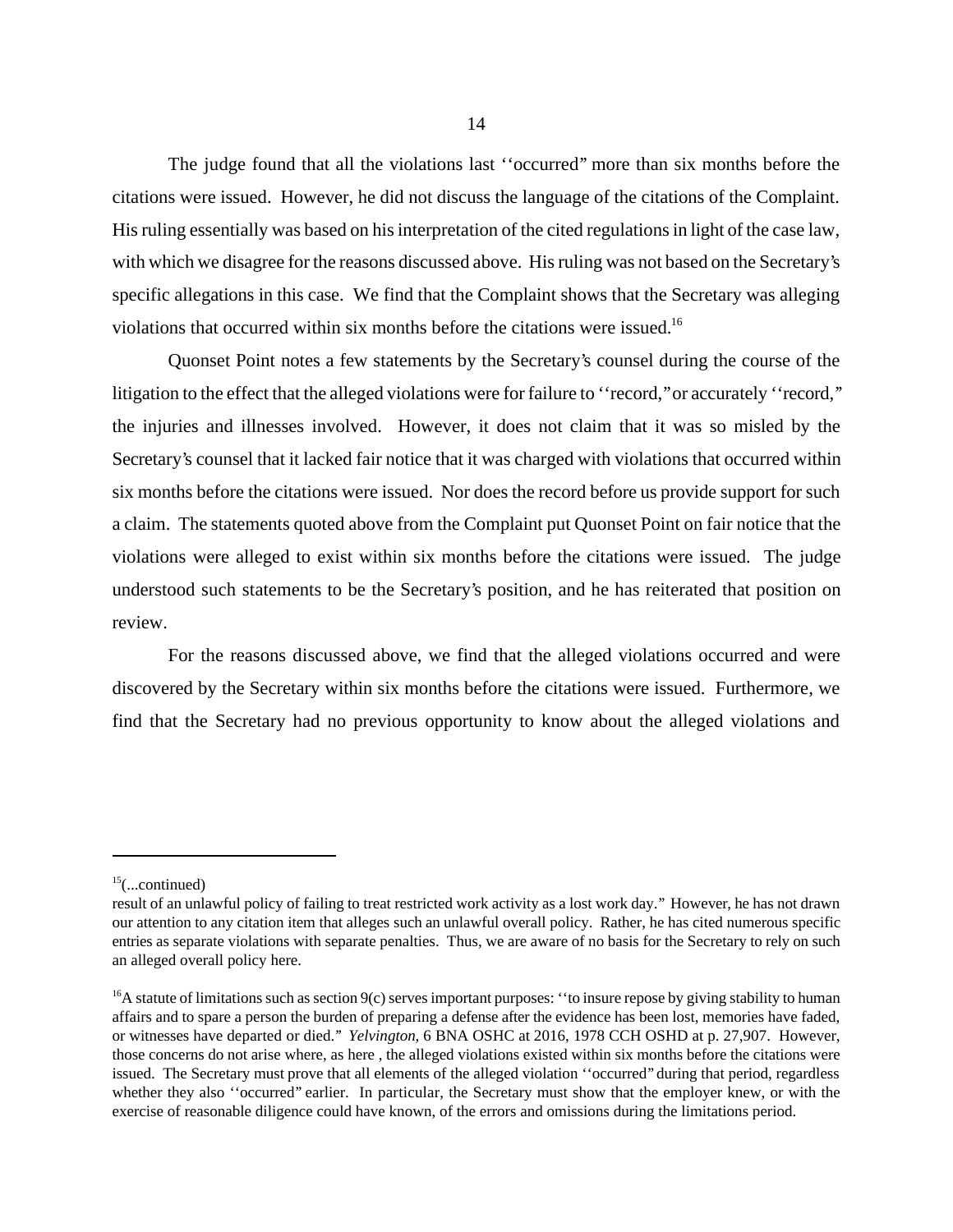therefore could not have reasonably discovered them prior to his actual discovery in this case.<sup>17</sup> From this finding, we conclude that the citations were timely issued.<sup>18</sup>

### **E. Other issues**

Quonset Point argues that the Commission should exclude from evidence ''all of the records obtained pursuant to the MAO [Medical Access Order],'' as a sanction for alleged violations by OSHA of its own regulations governing handling of employee medical records, 29 C.F.R. § 1913.10. Quonset Point also argues that the judge erred in admitting into evidence reports required to be kept by employers of employee injuries and illnesses under 33 U.S.C. § 930(a), (b).

We decline to consider those evidentiary issues, and other issues relating to the merits of the citations, at this time. The Commission has discretion either to remand the case to a judge for a ruling on those issues, or to decide them itself. *E.g., Accu-Namics, Inc. v. OSHRC*, 515 F.2d 828, 834 (5th Cir. 1975), *cert. denied*, 425 U.S. 903 (1976). Ordinarily, a Commission judge resolves factual issues first, and the Commission then exercises its review function. *E.g., Seibel Modern Mfg. & Welding Corp.*, 15 BNA OSHC 1218, 1228 n.15, 1991 CCH OSHD ¶ 29,442, p. 39,685 n.15 (No. 88-821, 1991). We believe that is the best course here. The hearing covered 22 days. The transcript is 3,876 pages. The evidentiary and other issues relating to the merits of the citations are voluminous. The issues that we have resolved on review are only a small portion of the issues that the parties presented to the judge.

#### III. ORDER

For the reasons stated above, we reverse the judge's decision. We remand this case to the Chief Administrative Law Judge for reassignment, because the judge who rendered the decision has

<sup>17</sup>Quonset Point argues that ''the Secretary presented no proof that any of the alleged recordkeeping violations had *any* impact whatsoever on the safety and health of the Company's employees, either before *or* after the discovery of those alleged violations by the Secretary.'' (Emphasis in original). However, the Secretary need not prove harm to any particular employee resulting from a violative record, to establish a violation. Although Quonset Point notes that the cited regulations are not safety or health standards, they clearly are safety- and health-related. *E.g.*, *General Motors Corp., Inland Div.*, 8 BNA OSHC 2036, 2040-41, 1980 CCH OSHD ¶ 24,743, p. 30,470 (No. 76-5033, 1980) (the Act's recordkeeping requirements ``play a crucial role in providing the information necessary to make workplaces safer and healthier'').

<sup>&</sup>lt;sup>18</sup>The parties also addressed the question of which party has the burden of persuasion that section  $9(c)$  has been complied with or not. It is unnecessary to decide that complex question here, because even if the Secretary bears the ultimate burden of persuasion, he has established that the alleged violations were timely cited.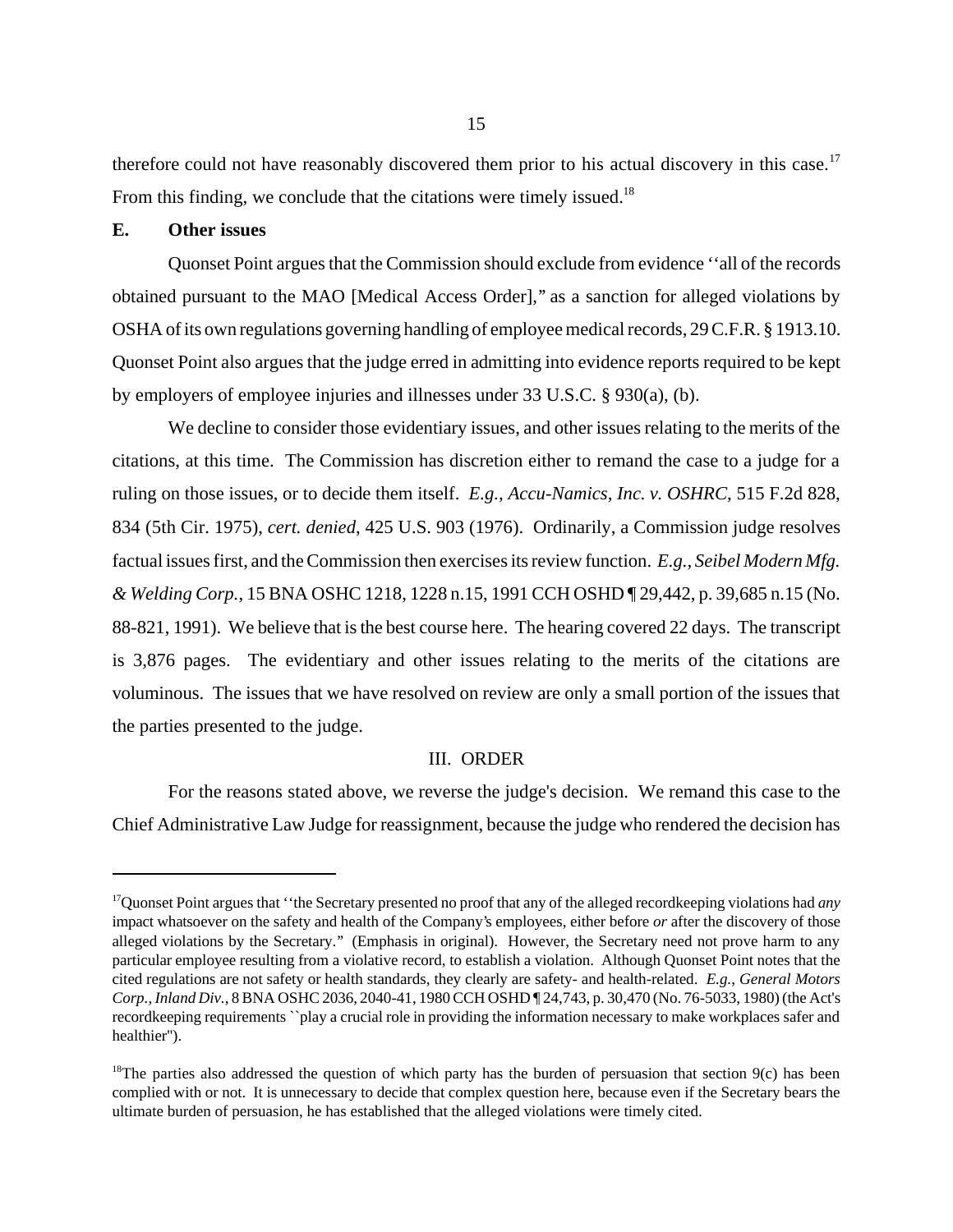retired and is unavailable. The judge to whom the case is reassigned shall conduct further proceedings consistent with this decision, including findings of fact and conclusions of law on the merits of the citations.

 $\sqrt{s}$ /

Edwin G. Foulke, Jr. Chairman

 $\sqrt{s}$ /

Donald G. Wiseman Commissioner

Dated: February 3, 1993